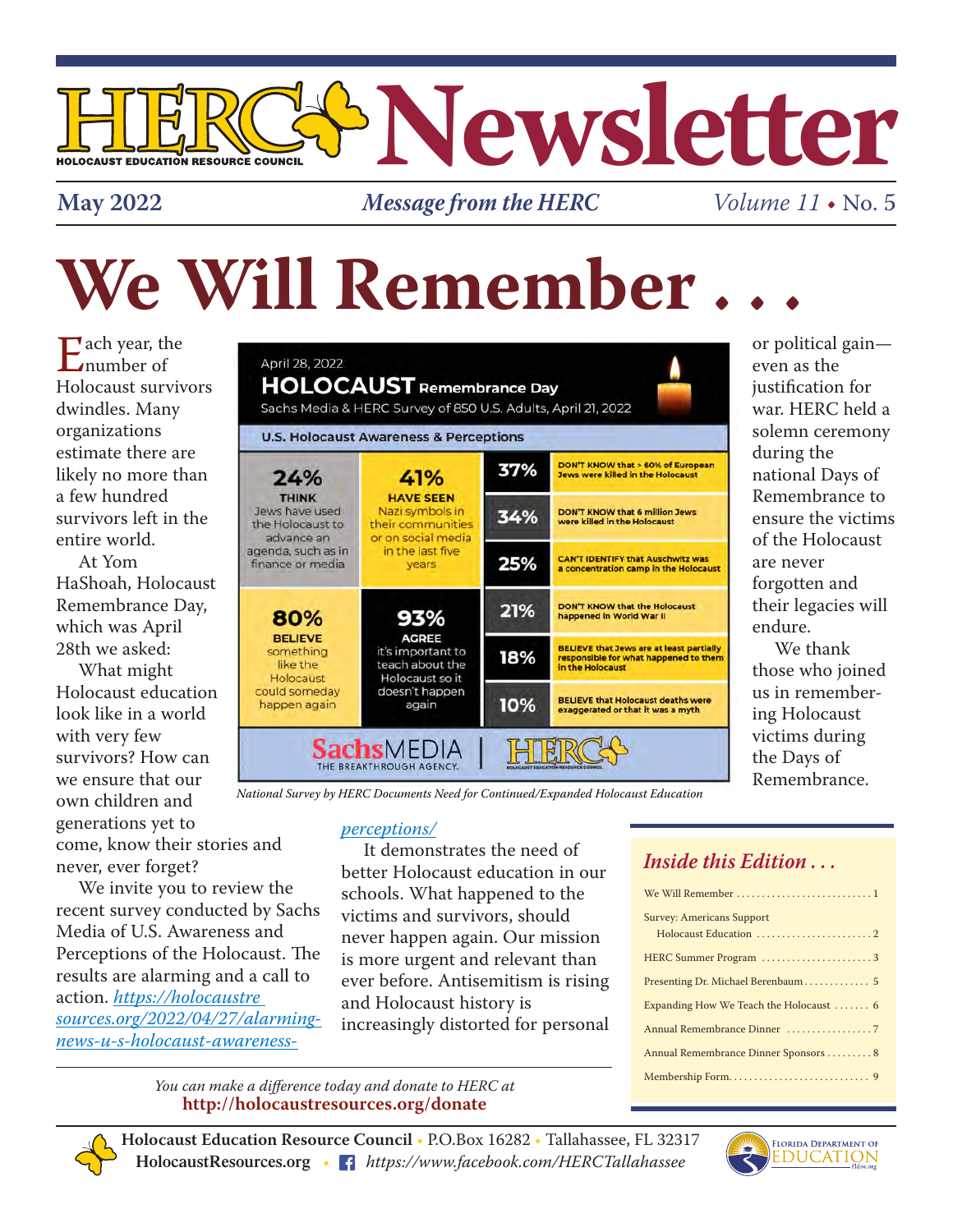## *Survey:* **Americans Support Holocaust Education – and Many of them Need it**

*by Drew Wilson –* FLORIDA POLITICS

One in 10 Americans<br>believes the Holocaust has been exaggerated or did not happen.

On the eve of Holocaust Remembrance Day, a new survey shows that 10% of Americans believe the Holocaust has been exaggerated or did not happen and nearly a fifth think Jewish people are at least partially culpable for their systematic murder at the hands of Nazi Germany.

The **Holocaust Education Research Council** survey asked 850 adults across the United States a variety of questions about the Holocaust, finding a large portion are either underinformed or believe falsehoods.

According to the survey, basic details about the Holocaust aren't known by many Americans — 21% said they did not know that the Holocaust took place during World War II; one in four could not identify Auschwitz as a concentration camp; and more than a third said they didn't know that 6 million Jewish people were killed during the Holocaust.

"More than 60% of European Jews were erased from existence by the Nazis' unimaginable evil, and all decent people everywhere have a responsibility to make sure they are not erased from memory," said U.S. House Ethics Committee Chair Rep. **Ted Deutch**, a Florida Democrat who is **set to become CEO** of the American Jewish Committee in October. "We must all do our part to educate future generations about these horrors, or else the world could



be doomed to repeat them."

HERC executive director **Barbara Goldstein** added, "The Holocaust decimated almost an entire population of innocent people, all in the name of advancing a vile philosophy of hatred. The next generation is our hope for a better world, and this survey shows that education is still our best tool against hate."

In addition to questions on Holocaust historicity, the survey asked whether respondents had seen Nazi symbols in the past five years, either in-person or online. About two-fifths (41%) said they had.

The survey also found that 24% of Americans believe that Jewish people have capitalized on the historical tragedy to advance an "agenda" or goal, such as gaining disproportionate influence in politics, finance or media. Though untrue, such beliefs are a trope of conspiratorial antisemitism.

Still, the survey found that 93% of Americans believe it is important to continue teaching about the

Holocaust, and 80% believe something horrific like it could happen again.

HERC, based in Florida, is one of the nation's leading authorities on Holocaust education. Its mission is to provide instructional guidance, support, and resources for educators who teach the history of the Holocaust, as well as educational programs for the community at large.

"These survey results are tremendously important. It's good to know that the

majority is aware that a tragedy like the Holocaust could happen again but the fact that 10% of those polled believe something about the Holocaust was falsified is truly disturbing," said HERC President **Elizabeth Ricci.** "HERC is deeply committed to its noble and necessary mission work to educate students about the history of the Holocaust so that a similar catastrophe can never happen again."

Florida is one of 16 states to **statutorily mandate** that K-12 students receive instruction on the Holocaust and the law requires that instruction to **make clear** the Holocaust was a "systematic, planned annihilation of European Jews and other groups by Nazi Germany." Florida was the fourth state in the country to institute the requirement, which has been in effect since 1994.

The HERC survey was conducted by **Sachs Media** on April 21. It has a margin of error of plus or minus 3.4 percentage points at a 95% confidence level. The full results of the survey are *available online*.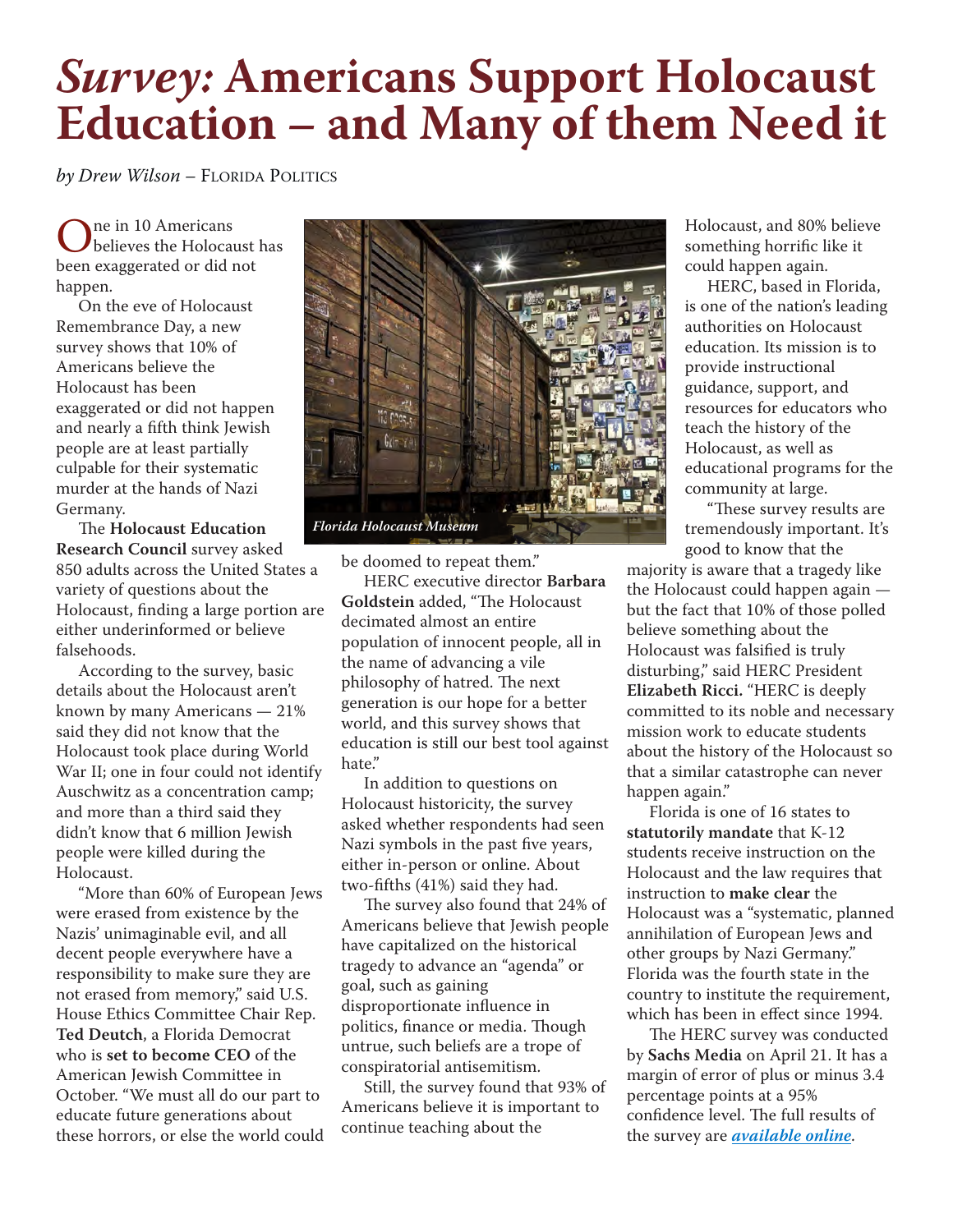

## **July 11-15, 2022**

## **Tallahassee Community College – 111 Progress Dr.**



High School Students can earn service hours through art, music, literature and with meeting a Holocaust survivor. The week concludes

visiting The Florida Holocaust Museum

*Cost:* **\$250** *(Scholarships available)*





*Click Here to Register*

Questions? Contact: **Elizabeth Ricci Elizabeth.Ricci@Rambana.com**



**TALLAHASSEE**<br>COMMUNITY **COLLEGE**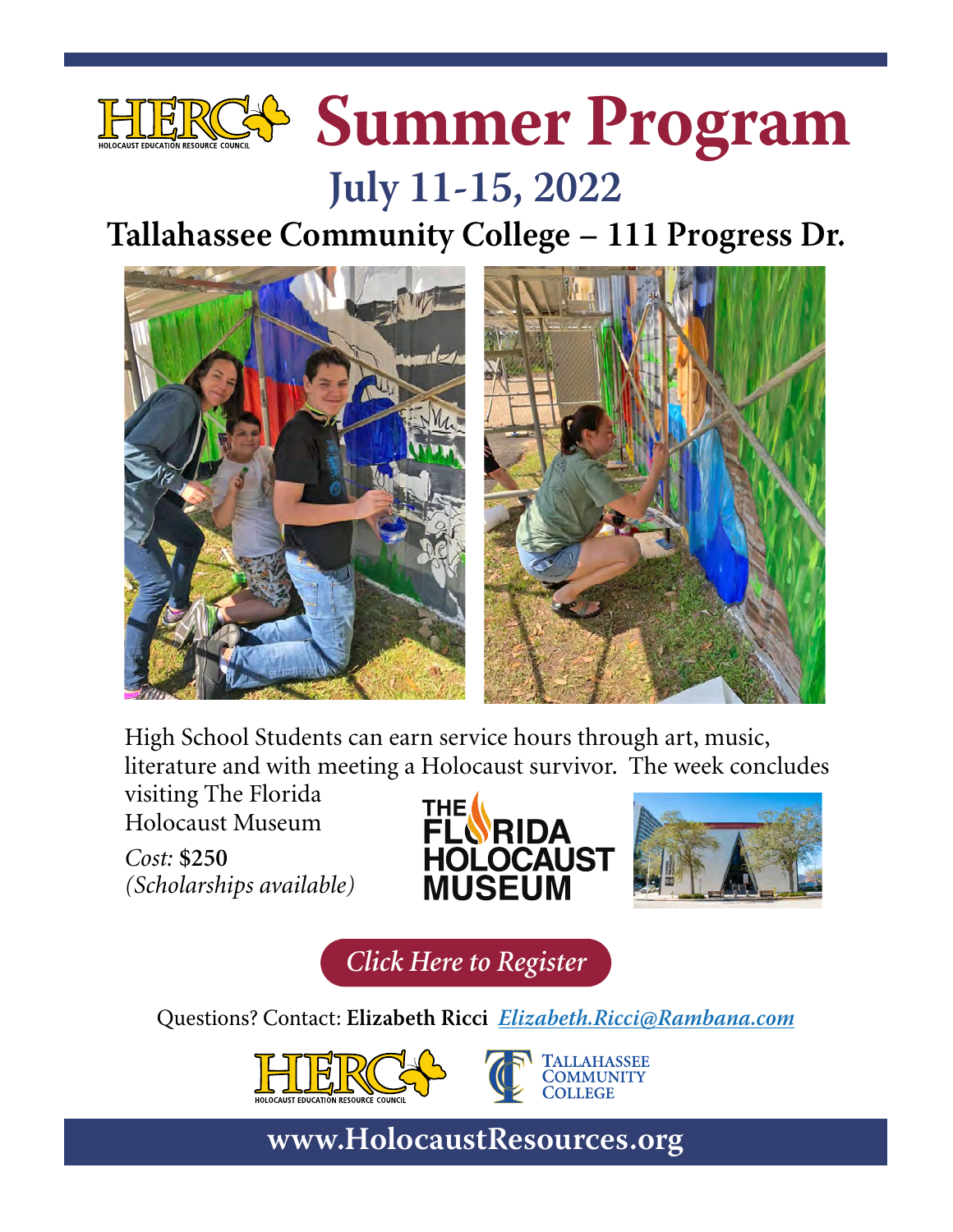

Parents and high schoolers are excited about HERC's first Summer Service Program to be held at TCC the week of July 11th.

Students will read the recently banned graphic novel Maus, engage in daily thoughtprovoking discussions, and earn service

hours by helping paint a Maus themed mural led by Dave Gussak, Professor of FSU's Graduate Art Therapy Program. (No artistic skills are required!) The program will culminate with a trip to the Florida Holocaust Museum in St. Petersburg.

#### *Here's What People are Saying:*

*" As a schoolteacher, I welcome the opportunity to interact and discuss Maus with high school students, and to see it culminate in a work of art supervised by Dr. Gussak."* – **Tania Alliman** *(Summer Program Volunteer)*

*" When we left the Washington DC school trip, the conversation we had most often was about the visit to the Holocaust Museum. The sign on the way out of the door was "Never Forget." What [my son] Will learned there made what he had learned previously seem more real. The opportunity to make sure others right here in our community also "Never Forget" is one Will is looking forward to being part of.high school students, and to see it culminate in a work of art supervised by Dr. Gussak."* – **Don Yaeger** *(Parent)*

*" So many kids my age are not familiar with the tragedy. I want to learn what happened, make some new friends, and of course start earning service hours!"* – **Belén Rambana** *( rising 9th grader)*

*" HERC's recent survey results showed alarming levels of ignorance about the Holocaust among American adults. It is my hope that this program will improve awareness, change beliefs, and improve the climate so our kids can live in a future which never repeats the tragedies of the Holocaust!"* – **Elizabeth Ricci** *(HERC President)*

Students will receive a copy of Maus, a t-shirt, transportation to and from the museum as well as admission. Tuition is \$250.00. Need-based scholarships are available.

*Click Here to Register and for More Information.* 



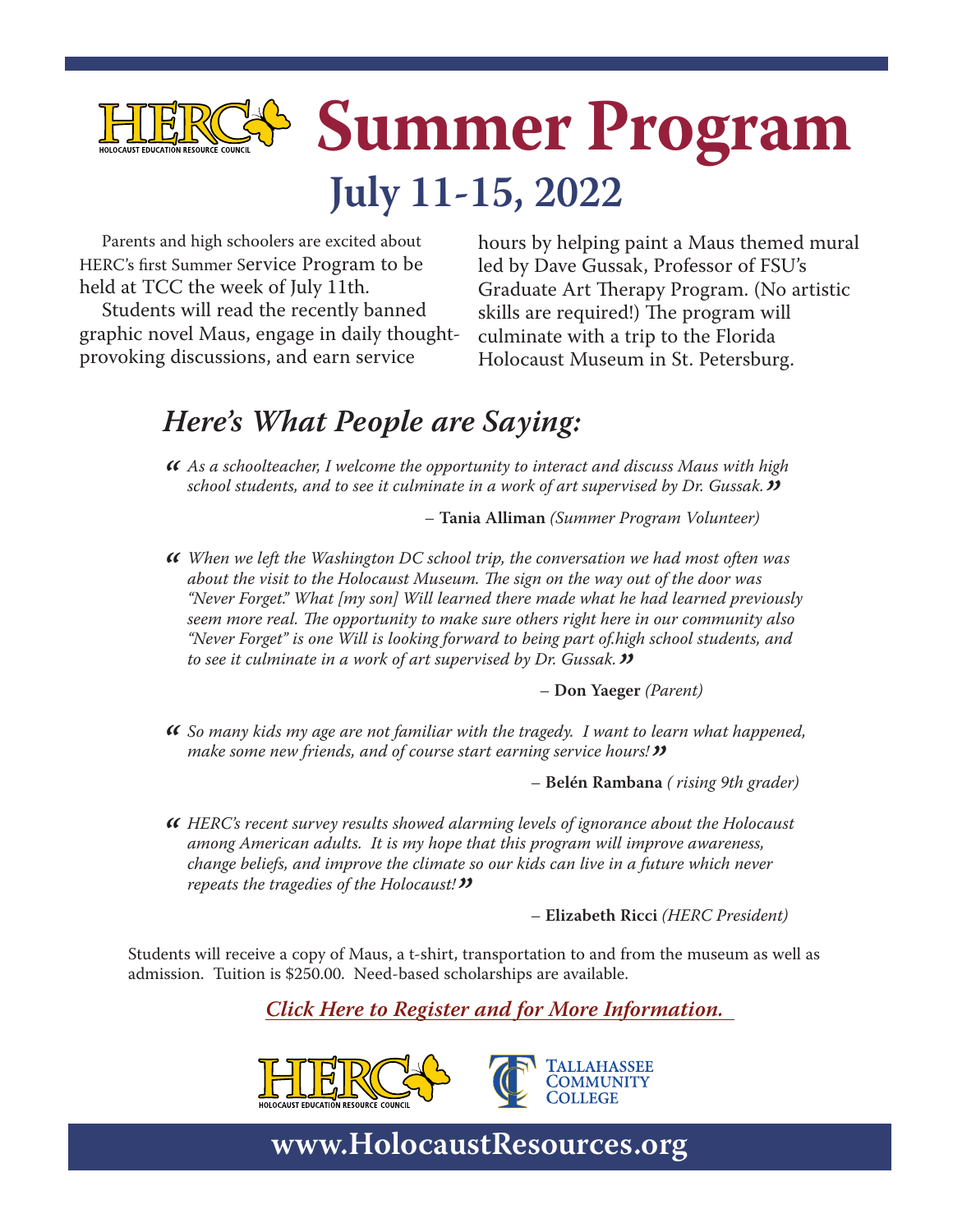

# **Dr. Michael Berenbaum**

# **Tuesday, June 14th at 7 pm Location: Temple Israel**  2215 Mahan Drive • Tallahassee

Featured speaker **Michael Berenbaum**, an eminent Holocaust historian who played a lead role in the US Holocaust Memorial Museum's creation, will discuss the importance of understanding a lesser-known part of the **"Final Solution."**

Come to HERC's June 14th event to hear Berenbaum speak on the relevance today of the **"Holocaust by bullets,"** the murder of as many as two million Jews in eastern Europe, including at least 1.5 million in Ukraine. Help us use the power of truth to confront the dangerous distortion and misuse of this history — most recently to justify Russia's war against Ukraine



Questions? Contact: **Barbara Goldstein • 850-443-9649**





**TEMPLE ISRAEL Tallahassee's Jewish Community Center**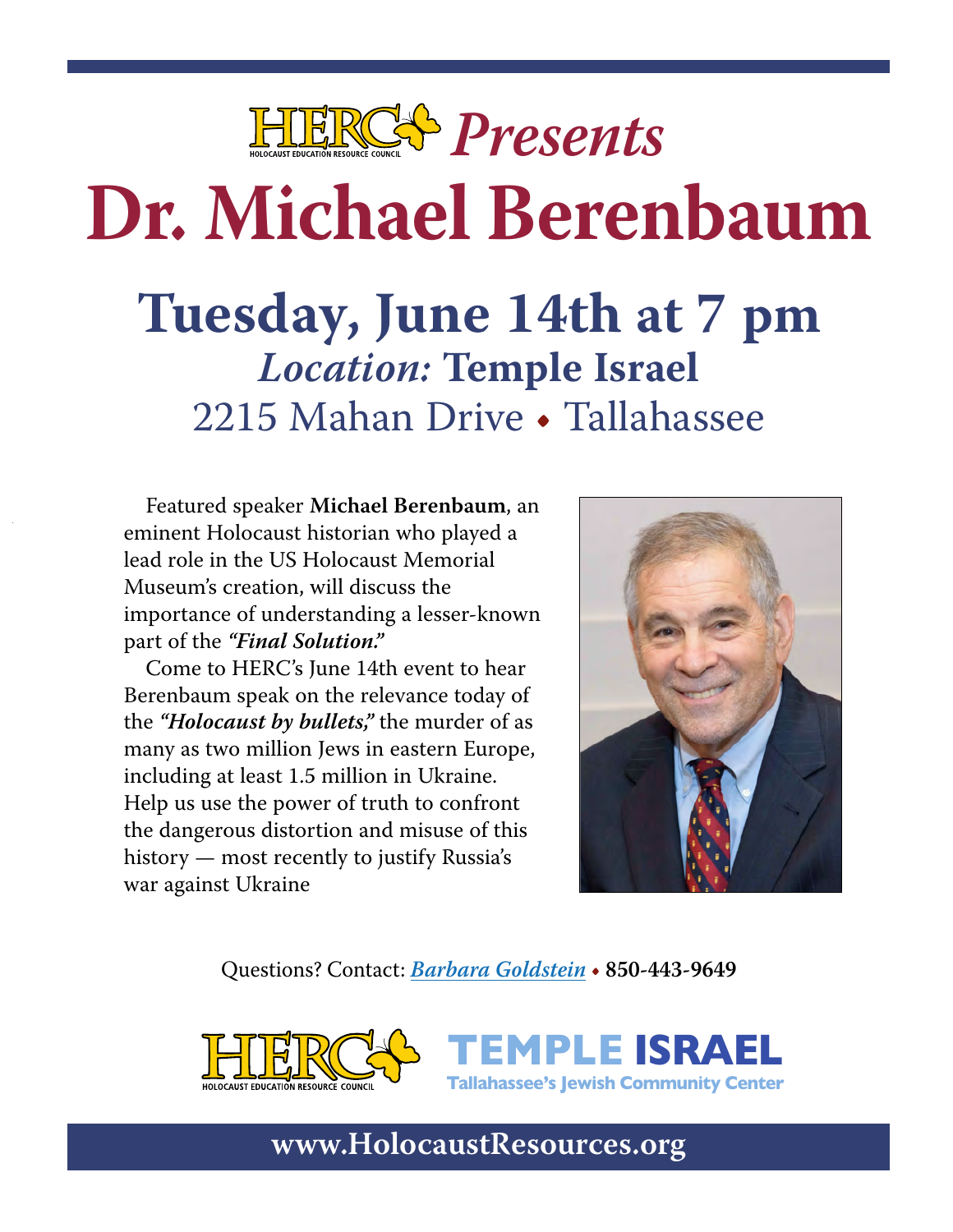

## **Expanding How We Teach About the Holocaust: New Topics and Media**

#### **June 20-21, 2022 • 8:30 am-3:30 pm Tallahassee Community College – 444 Appleyard Dr. – Workforce Development Building (WD)**

Whether you're new to teaching about the Holocaust, or a veteran, it's time we expand what Holocaust classes can teach our students. History, yes. Geography, civics, and how fascism rises, of course. Yet we can also use primary sources to develop curiosity; analyze photographs; understand Jewish life – falling in love, sibling rivalry, overcoming hardship, and rebuilding lives; and more.a

**Centropa**, a historical institute based in Vienna, interviewed 1,200 elderly Jews living in 15 European countries. We did not use video but asked our respondents to tell us their entire life stories spanning the 20th c. as they showed us their old family photographs, which we digitized.

**Teachers use Centropa's database of photographs, interviews, and short multimedia films to teach history, Holocaust, social studies, geography, ELA, art, foreign languages, filmmaking, photography, technology, and civics. All resources are FREE.**

#### *In this webinar you will:*

- **•** reconnect to why you wanted to be a teacher in the first place;
- **•** explore Centropa's database of photographs and interviews and create lessons for your classroom;
- **•** revisit Holocaust topics, such as Kristallnacht and the Kindertransport, and learn how to teach them with new resources and in new ways;
- **•** learn Holocaust stories rarely taught those from Hungary, and about Sephardic Jews in the Balkans (the former Yugoslavia);
- **•** return to class with ready-made activities, lessons, and projects, along with all of the resources you need to teach them;
- learn about Centropa's professional development opportunities.

Lunch, coffee, and snacks will be provided, and participants will earn professional development credit through the **Holocaust Education Resource Council (HERC**), which provides instructional guidance, support and resources for educators who teach the history of the Holocaust, and educational programs for the community at large.

*Click Here to Register*

Questions? Contact: **Lauren Granite** (Centropa) or **Barbara Goldstein** (HERC)





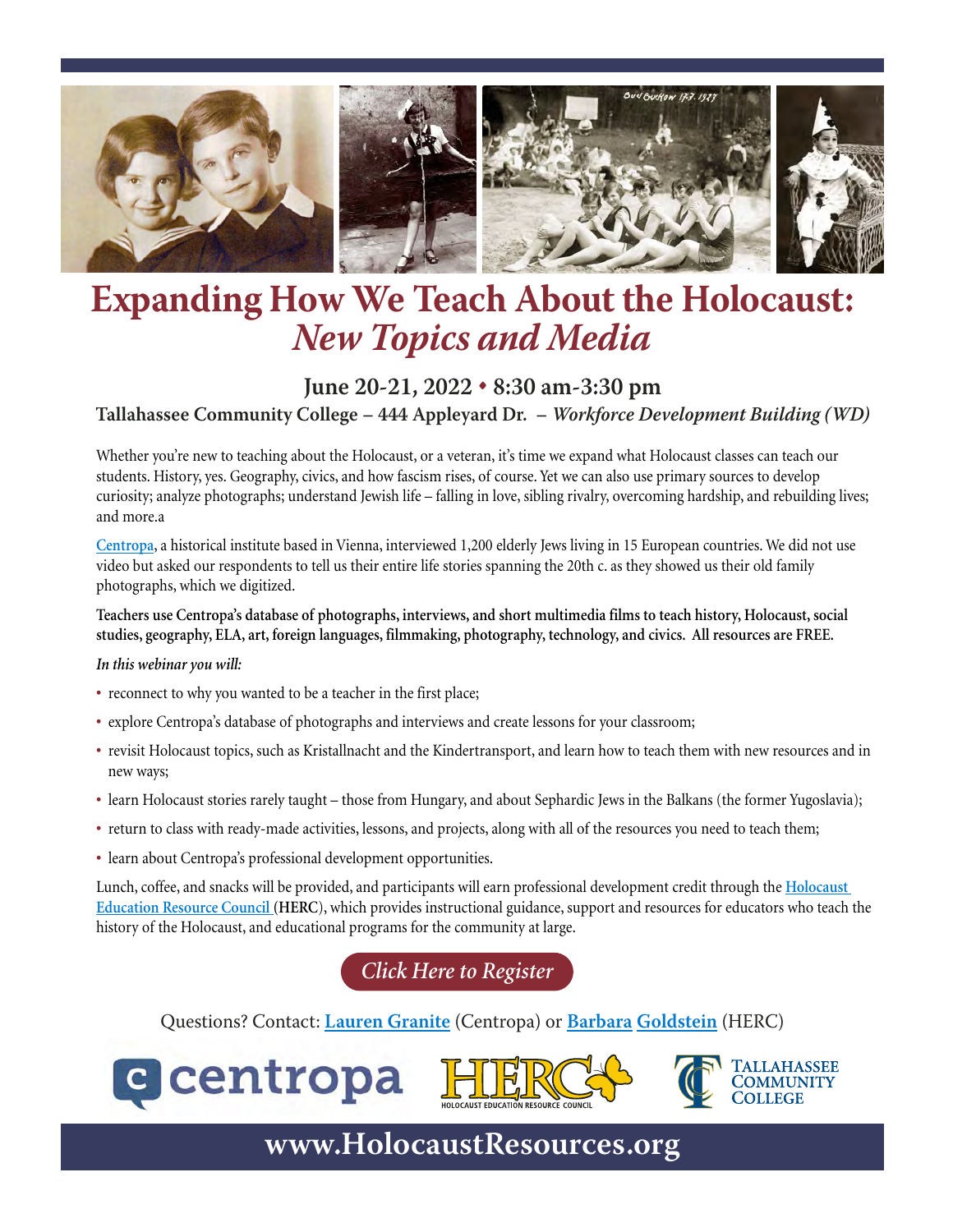## ANNUAL REMEMBRANCE DINNER

Stand Up, Speak Out – Make the World a Better Place



HOLOCAUST EDUCATION RESOURCE COUNCIL

Keynote Speaker: **Dr. Ethan Katz** Associate Professor of History and Jewish Studies at UC-Berkeley and Co-Director of the Berkeley Antisemitism Education Initiative.

2022

When: **Tuesday, October 25, 2022**  Time: **Reception 5:30 pm • Dinner 6:30 pm**  Where: **FSU University Center Club**  403 Stadium Drive

#### **Fundraising Event In Support of Holocaust Education**

**Tickets: In Person - \$125 Virtual - \$75** 

Paypal at HERC website or mail check to PO Box 16282, Tallahassee, Florida 32317

**Sponsorships Available** • For More Information Contact **Barbara Goldstein** • barbara@holocaustresources.org • 850-443-9649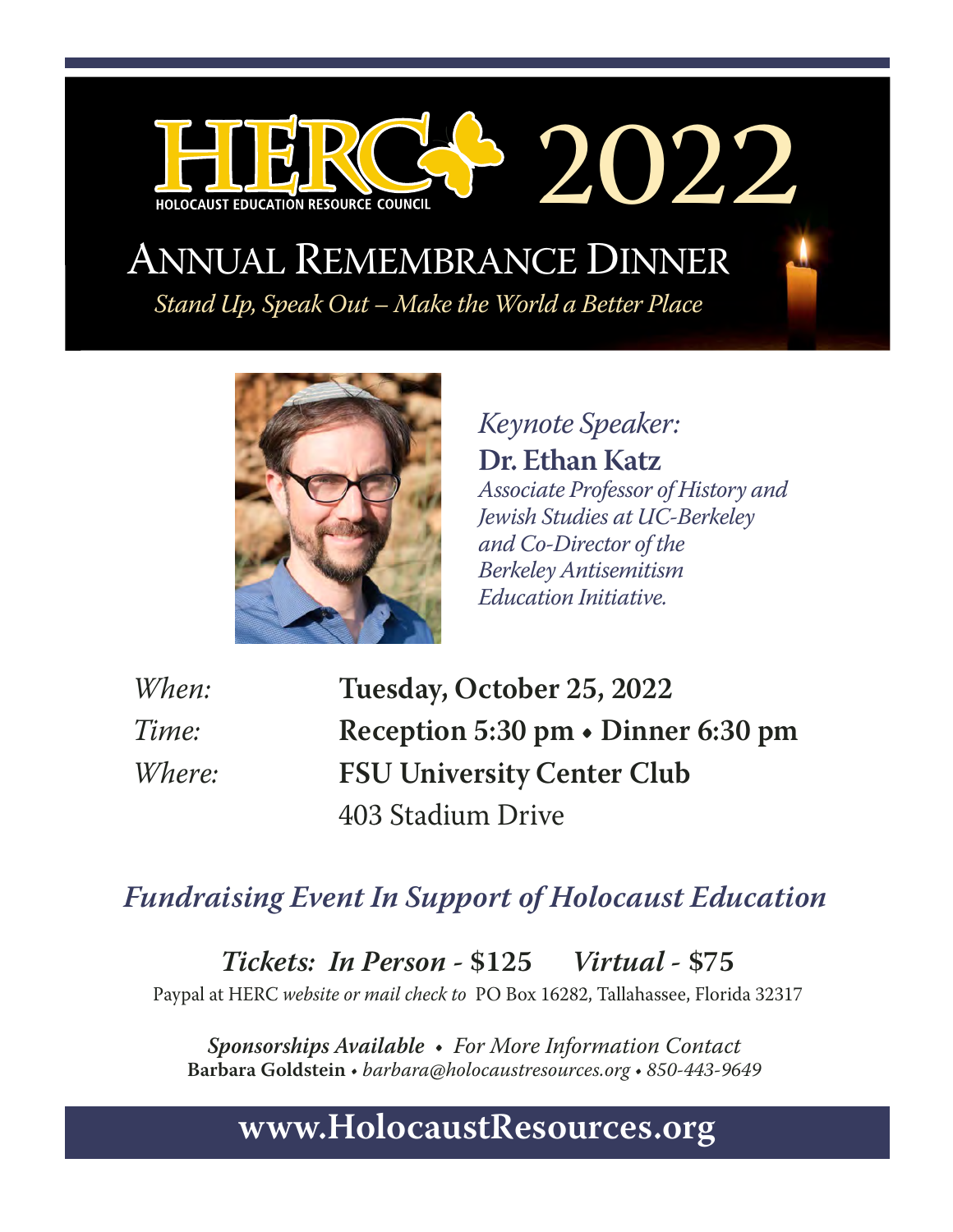

## **ANNUAL REMEMBRANCE DINNER Sponsor Opportunities**

# **Tuesday, October 25, 2022**

**FSU University Center Club •** 403 Stadium Drive

#### **COURAGE SPONSOR – \$5,000**

- One table Eight dinner tickets
- Business logo with link or Sponsor's name on HERC website
- On screen donor listing with verbal recognition at event
- Business logo or Sponsor's name included in program and listed on display board in lobby
- HERC Annual Membership

#### **HOPE SPONSOR – \$2,500**

- Six dinner tickets
- Business logo with link or Sponsor's name on HERC website
- On screen donor listing with verbal recognition at event
- Business logo or Sponsor's name included in program and listed on display board in lobby
- HERC Annual Membership

#### **REMEMBRANCE SPONSOR – \$500**

- Two dinner tickets
- Business logo with link or Sponsor's name on HERC website
- On screen donor listing with verbal recognition at event
- Business logo or Sponsor's name included in program and listed on display board in lobby
- HERC Annual Membership

#### **Tickets: In Person - \$125 Virtual - \$75**

Please send checks to: HERC, P.O. Box 16282, Tallahassee, Florida 32317 OR PayPal on www.holocaustresources.org For more information contact Barbara Goldstein at 850-443-9649 or *barbara@holocaustresources.org*